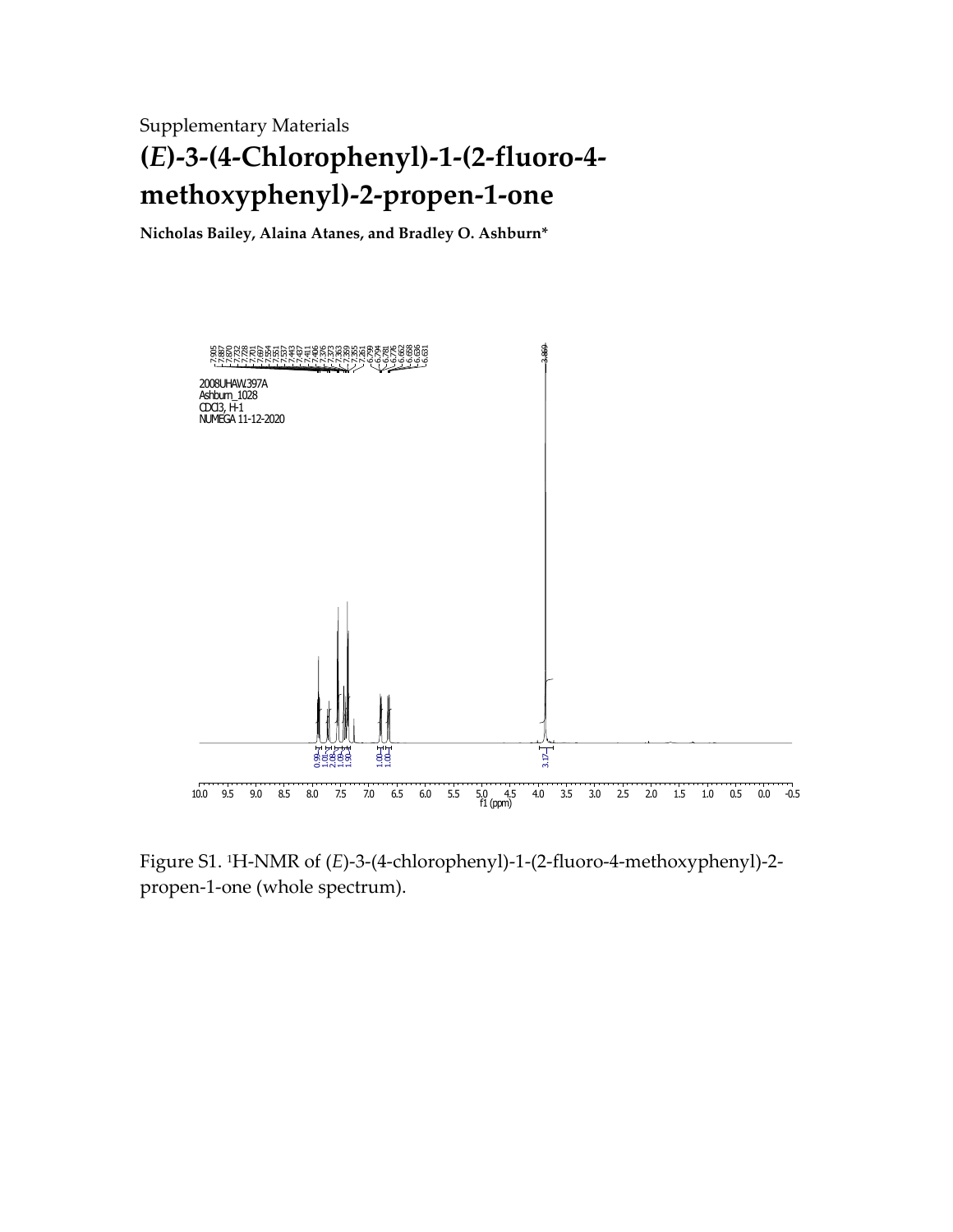

Figure S2. <sup>1</sup>H-NMR of (*E*)-3-(4-chlorophenyl)-1-(2-fluoro-4-methoxyphenyl)-2 propen-1-one (close up spectrum).



Figure S3. <sup>1</sup>H-NMR of (*E*)-3-(4-chlorophenyl)-1-(2-fluoro-4-methoxyphenyl)-2 propen-1-one (close up spectrum shown in Hz).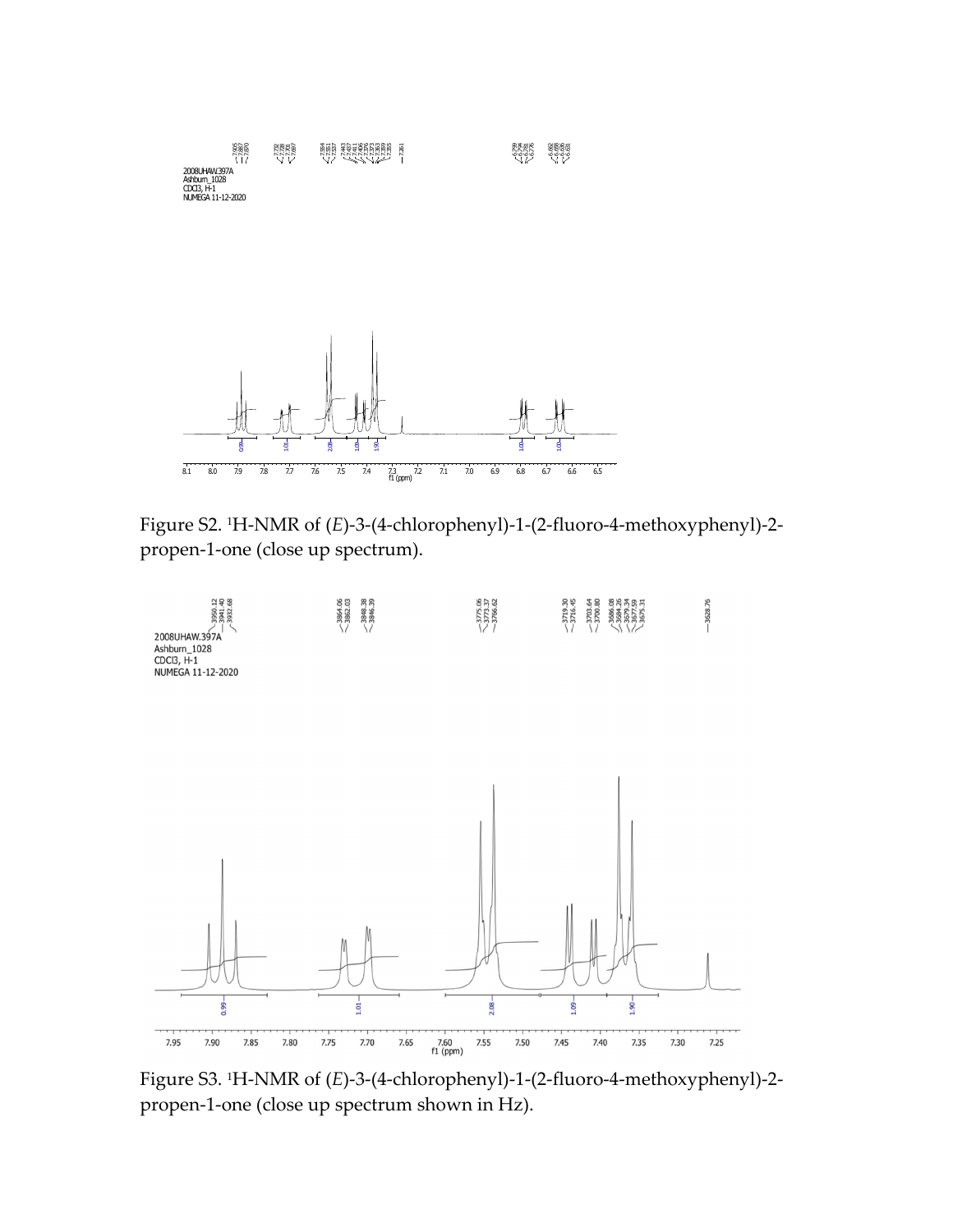

Figure S4. <sup>13</sup>C-NMR of (*E*)-3-(4-chlorophenyl)-1-(2-fluoro-4-methoxyphenyl)-2 propen-1-one (whole spectrum).

| $\zeta_{186.95}^{186.96}$<br>2008UHAW.397B<br>Ashburn_1028<br>CDCl3, C-13<br>NUMEGA 11-12-2020 | $\times$ 164.95<br>$\times$ 164.85<br>$\times$ 164.35 | $-162.33$ |
|------------------------------------------------------------------------------------------------|-------------------------------------------------------|-----------|
|                                                                                                |                                                       |           |
|                                                                                                |                                                       |           |
|                                                                                                |                                                       |           |

189 188 187 186 185 184 183 182 181 180 179 178 177 176 175 174 173 172 171 170 169 168 167 166 165 164 163 162 161 160 159

Figure S5. <sup>13</sup>C-NMR of (*E*)-3-(4-chlorophenyl)-1-(2-fluoro-4-methoxyphenyl)-2 propen-1-one (close up spectrum).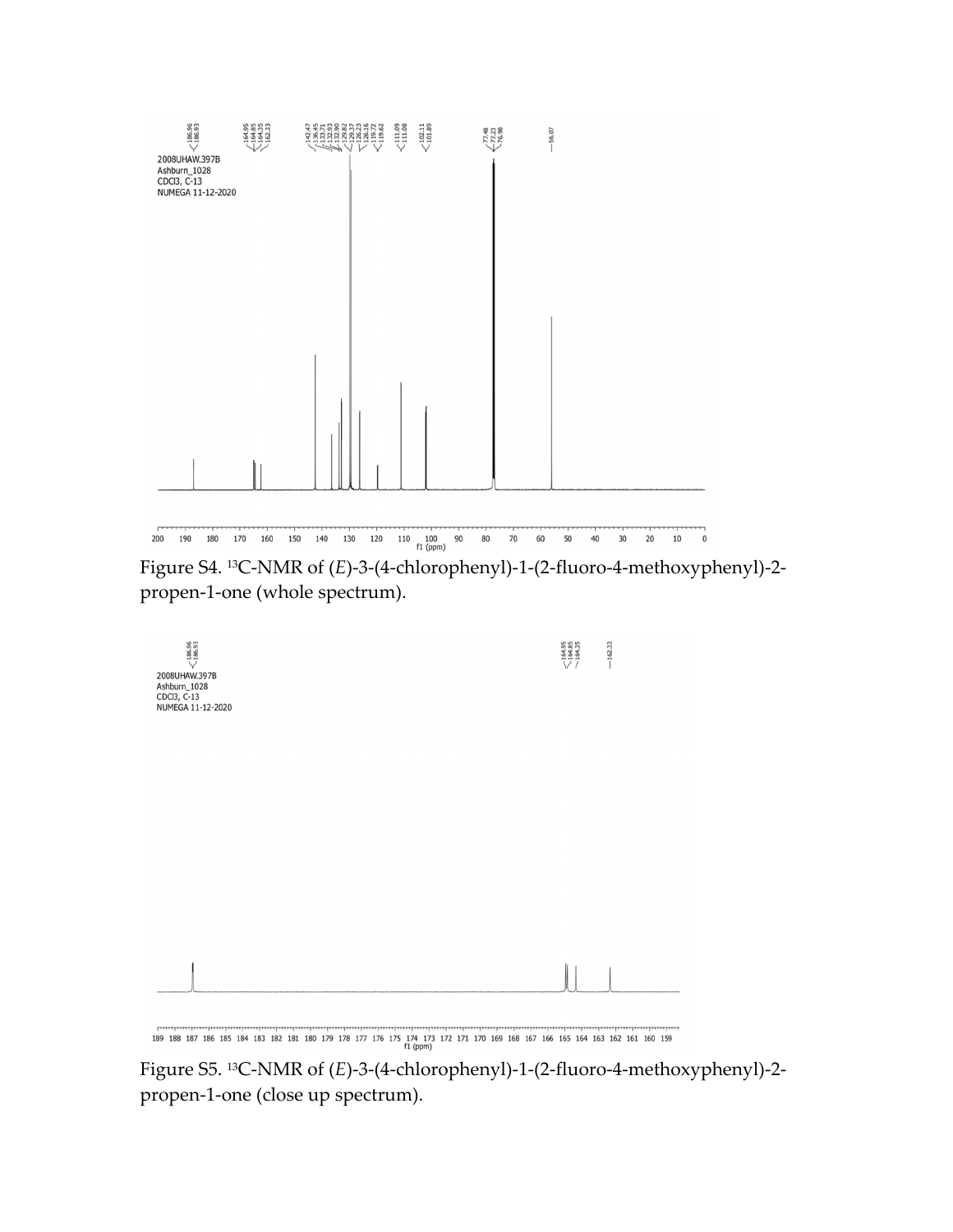

145 144 143 142 141 140 139 138 137 136 135 134 133 132 131 130 129 128 127 126 125 124 123 122 121 120 119 118<br>
m (ppm)

Figure S6. <sup>13</sup>C-NMR of (*E*)-3-(4-chlorophenyl)-1-(2-fluoro-4-methoxyphenyl)-2 propen-1-one (close up spectrum).



Figure S7. <sup>13</sup>C-NMR of (*E*)-3-(4-chlorophenyl)-1-(2-fluoro-4-methoxyphenyl)-2 propen-1-one (close up spectrum).